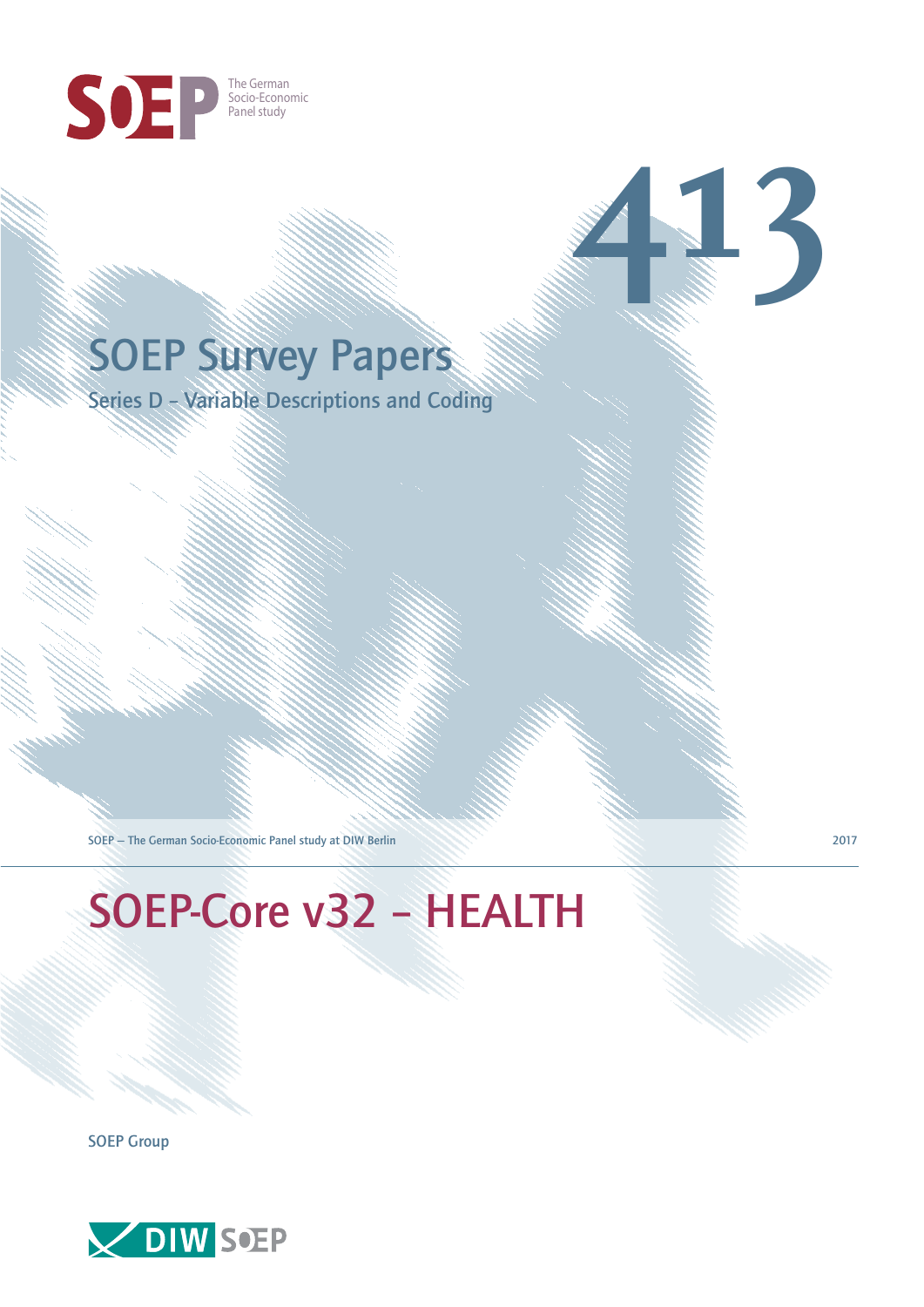Running since 1984, the German Socio-Economic Panel study (SOEP) is a wide-ranging representative longitudinal study of private households, located at the German Institute for Economic Research, DIW Berlin.

The aim of the SOEP Survey Papers Series is to thoroughly document the survey's data collection and data processing. The SOEP Survey Papers is comprised of the following series:

- Series A Survey Instruments (Erhebungsinstrumente)
- Series B Survey Reports (Methodenberichte)
- Series C Data Documentation (Datendokumentationen)
- Series D Variable Descriptions and Coding
- Series E SOEPmonitors
- Series F SOEP Newsletters
- Series G General Issues and Teaching Materials
- The SOEP Survey Papers are available at http://www.diw.de/soepsurveypapers

Editors:

Dr. Jan Goebel, DIW Berlin

- Prof. Dr. Martin Kroh, DIW Berlin and Humboldt Universität Berlin
- Prof. Dr. Carsten Schröder, DIW Berlin and Freie Universität Berlin
- Prof. Dr. Jürgen Schupp, DIW Berlin and Freie Universität Berlin

Please cite this paper as follows:

SOEP Group, 2017. SOEP-Core v32 – HEALTH. SOEP Survey Papers 413: Series D – Variable Descriptions and Coding. Berlin: DIW Berlin/SOEP



This work is licensed under a Creative Commons Attribution-ShareAlike 4.0 International License. © 2017 by SOEP ISSN: 2193-5580 (online) DIW Berlin German Socio-Economic Pan[el \(SOEP\)](http://creativecommons.org/licenses/by-sa/4.0/) Mohrenstr. 58 10117 Berlin Germany soeppapers@diw.de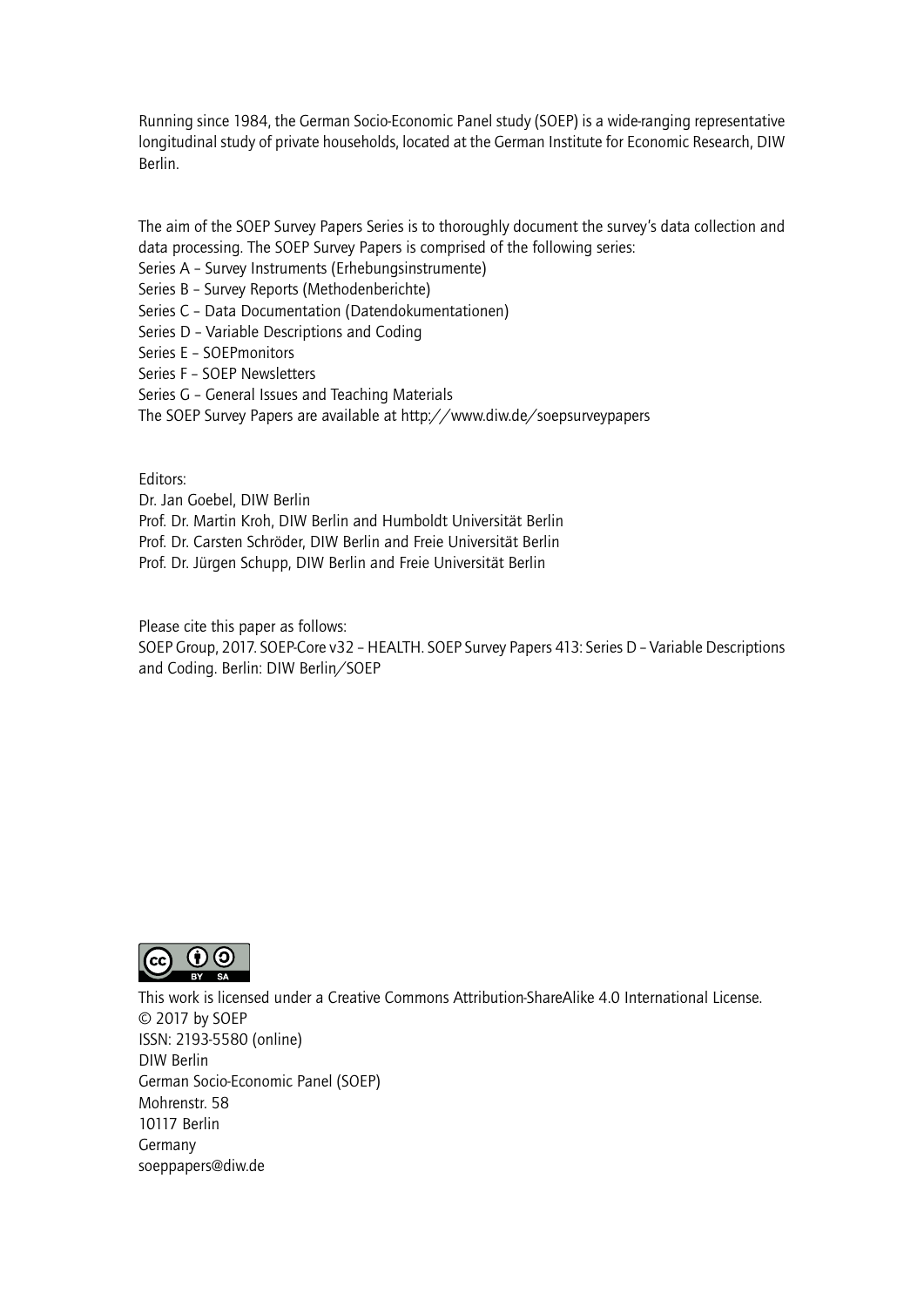

# SOEP-Core v32 – HEALTH

SOEP Group

2017

The file health is part of a collection, which is released with doi:10.5684/soep.v32.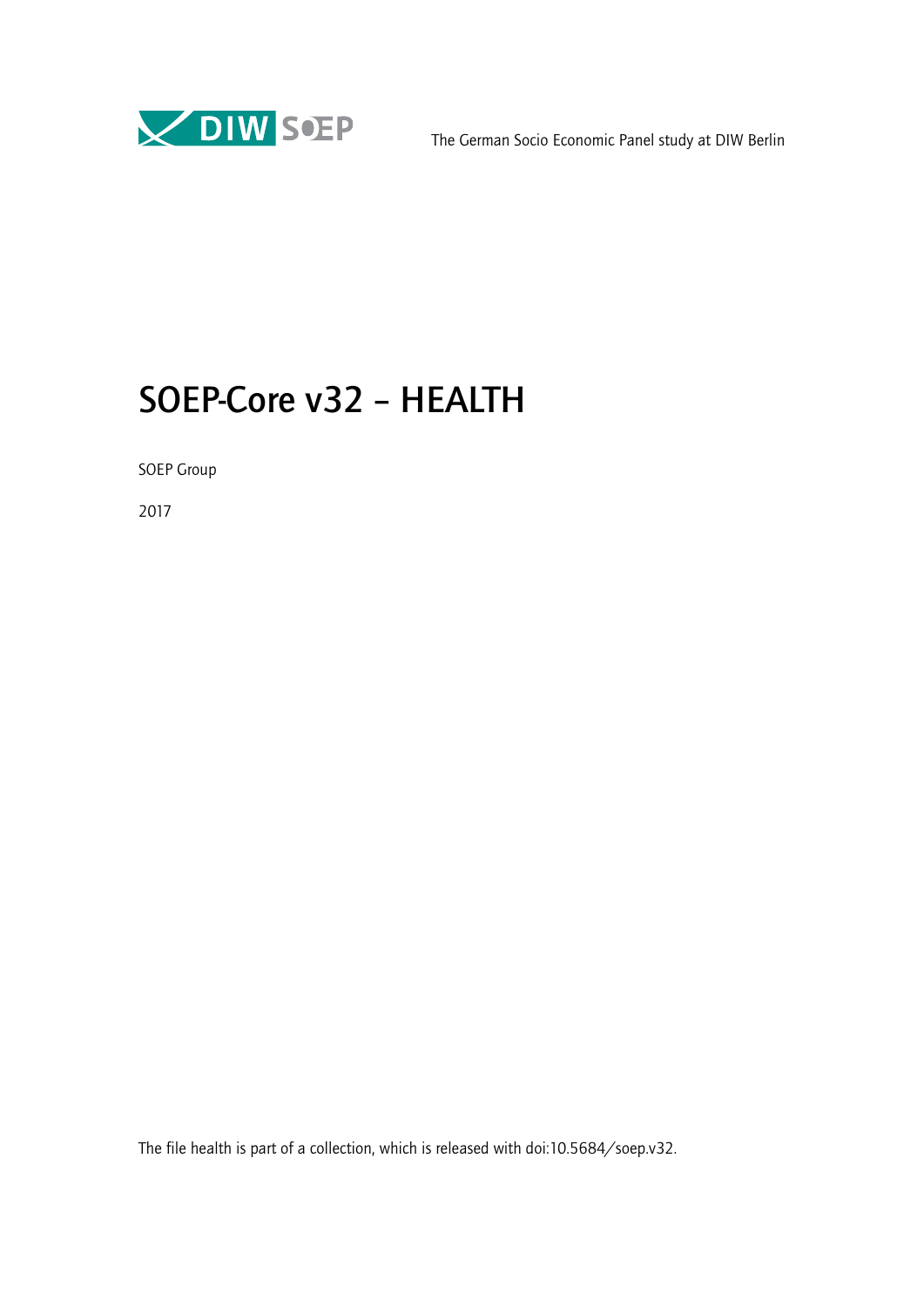### **Contents**

| 1 | <b>General Information</b>                                                                                             | 3              |
|---|------------------------------------------------------------------------------------------------------------------------|----------------|
| 2 | <b>Variables in File HEALTH</b>                                                                                        | 3              |
|   |                                                                                                                        | 3              |
|   |                                                                                                                        | $\overline{4}$ |
|   |                                                                                                                        | $\overline{4}$ |
|   | valid – Completeness Of Generation Of SOEPvSF12                                                                        | 5              |
|   |                                                                                                                        | 5              |
|   |                                                                                                                        | 6              |
|   |                                                                                                                        | 7              |
|   |                                                                                                                        | 7              |
|   |                                                                                                                        | 7              |
|   |                                                                                                                        |                |
|   | $gh_n$ nbs – General Health (NBS) $\ldots \ldots \ldots \ldots \ldots \ldots \ldots \ldots \ldots \ldots \ldots$       | 8              |
|   |                                                                                                                        | 8              |
|   |                                                                                                                        | 8              |
|   | $re\_nbs$ – Role Emotional (NBS) $\ldots \ldots \ldots \ldots \ldots \ldots \ldots \ldots \ldots \ldots \ldots \ldots$ | $\mathbf{Q}$   |
|   | $mh$ nbs - Mental Health (NBS) $\ldots \ldots \ldots \ldots \ldots \ldots \ldots \ldots \ldots \ldots \ldots$          | $\mathbf Q$    |
|   |                                                                                                                        | 10             |
|   |                                                                                                                        | 10             |
|   |                                                                                                                        | 11             |
|   |                                                                                                                        | 12             |
|   | fweight – Imputation Flag For Weight\$\$ $\ldots \ldots \ldots \ldots \ldots \ldots \ldots \ldots \ldots \ldots$       | 13             |
|   |                                                                                                                        |                |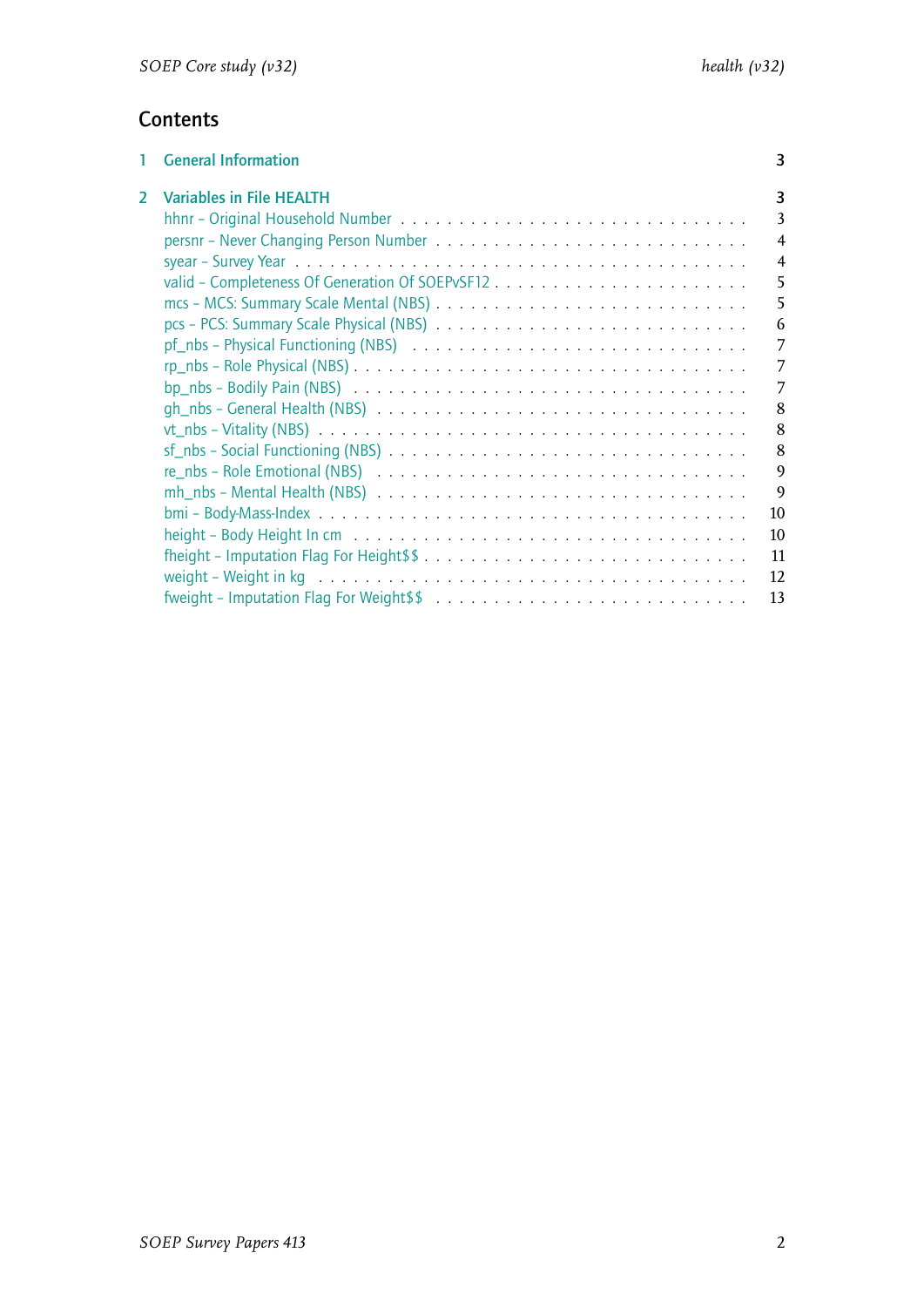## <span id="page-4-0"></span>1 General Information

Starting in 2002 the SOEP health module in the individual questionnaire has been revised and put into a two year replication period. In the HEALTH-File users find the generated SF-12-Variables and variables on height and weight with imputation flags and a user-friendly longitudinal checked generated variable of the Body Mass Index (BMI). Persons with a successful individual interview (\$netto  $>= 10$  & \$netto < 20) have been selected for the rectype HEALTH. The file has a long-format and additional SORTID with the variable SYEAR (Survey-Year).

In 2006 the SF12 could not any longer been generated for the group of first time respondents  $(\text{age } 16/17 = 307).$ 

In 2010 and 2012 not all sub-samples of the SOEP get the very same questionnaire, thus information to generate MCS and PCS was not surveyed and thus the respective population get a value of "-5" for the variable VALID.

### <span id="page-4-1"></span>2 Variables in File HEALTH

<span id="page-4-2"></span>hhnr – Original Household Number

| 27<br>60<br>94<br>124<br>159<br>167<br>175<br>191<br>230<br>280<br>299<br>302<br>388<br>396<br>469 |                      | 8<br>41<br>7<br>3<br>$\overline{7}$<br>12<br>9<br>$\overline{2}$<br>16<br>1<br>$\overline{1}$<br>9<br>$\overline{2}$<br>4<br>4 |
|----------------------------------------------------------------------------------------------------|----------------------|--------------------------------------------------------------------------------------------------------------------------------|
| 3342335<br>3342408                                                                                 | (24663 rows omitted) | 172049<br>$\overline{c}$<br>$\overline{c}$                                                                                     |
| 3342491                                                                                            |                      | $\overline{3}$                                                                                                                 |
| 3342548<br>3342599                                                                                 |                      | $\frac{2}{3}$                                                                                                                  |
| 3342653                                                                                            |                      | $\overline{c}$                                                                                                                 |
| 3342696                                                                                            |                      | $\overline{c}$                                                                                                                 |
| 3342718                                                                                            |                      | $\mathbf{1}$                                                                                                                   |
| 3342823                                                                                            |                      | 3                                                                                                                              |
| 3342904<br>3343048                                                                                 |                      | $\overline{4}$<br>$\mathbf{1}$                                                                                                 |
| 3343064                                                                                            |                      | $\overline{2}$                                                                                                                 |
| 3343080                                                                                            |                      | $\overline{2}$                                                                                                                 |
| 3343145                                                                                            |                      | $\overline{2}$                                                                                                                 |
| 3343277                                                                                            |                      | $\mathbf{1}$                                                                                                                   |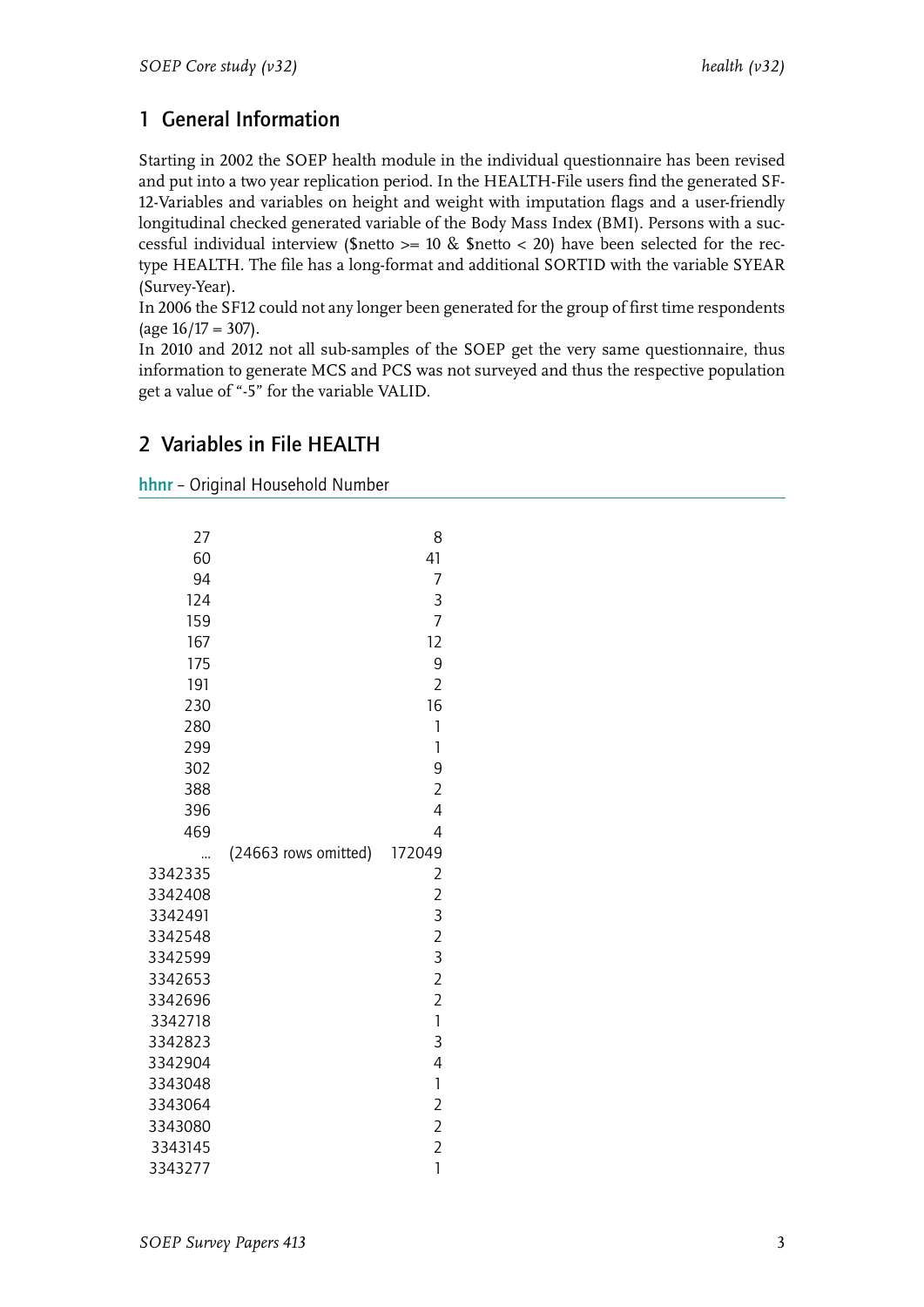<span id="page-5-0"></span>

| persnr - Never Changing Person Number |  |  |
|---------------------------------------|--|--|
|---------------------------------------|--|--|

| 201                  |                      | 4              |
|----------------------|----------------------|----------------|
| 203                  |                      | 4              |
| 601                  |                      | $\mathbf{1}$   |
| 602                  |                      | 6              |
| 604                  |                      | $\mathbf{1}$   |
| 901                  |                      | 7              |
| 1202                 |                      | 3              |
| 1501                 |                      | 7              |
| 1601                 |                      | 7              |
| 1602                 |                      | $\overline{4}$ |
| 1603                 |                      | $\mathbf{1}$   |
| 1701                 |                      | 3              |
| 1704                 |                      | 3              |
| 1705                 |                      | 3              |
| 1901                 |                      | $\overline{2}$ |
|                      | (55961 rows omitted) | 172136         |
| 35024302             |                      | 1              |
| 35024903             |                      | 1<br>1         |
| 35025202<br>35025402 |                      | 1              |
| 35025602             |                      | 1              |
| 35025802             |                      | 1              |
| 35026603             |                      | $\overline{1}$ |
| 35026702             |                      | 1              |
| 35029202             |                      | 1              |
| 35029302             |                      | 1              |
| 35030102             |                      | 1              |
| 35031602             |                      | 1              |
| 35032702             |                      | 1              |
| 35033202             |                      | 1              |
| 35033302             |                      | $\overline{1}$ |

<span id="page-5-1"></span>syear – Survey Year

| 2002 | 23892 |
|------|-------|
| 2004 | 22019 |
| 2006 | 22665 |
| 2008 | 19945 |
| 2010 | 27124 |
| 2012 | 28520 |
| 2014 | 28042 |

*Waves:* This information is available since 2002 (wave S) and will be provided for every second year.

This file contains detailed health information that had been collected since 2002 (wave S) in a two year replication cycle. All persons with successful individual questionnaires have been selected for the rectype HEALTH (\$netto >= 10 & \$netto < 20).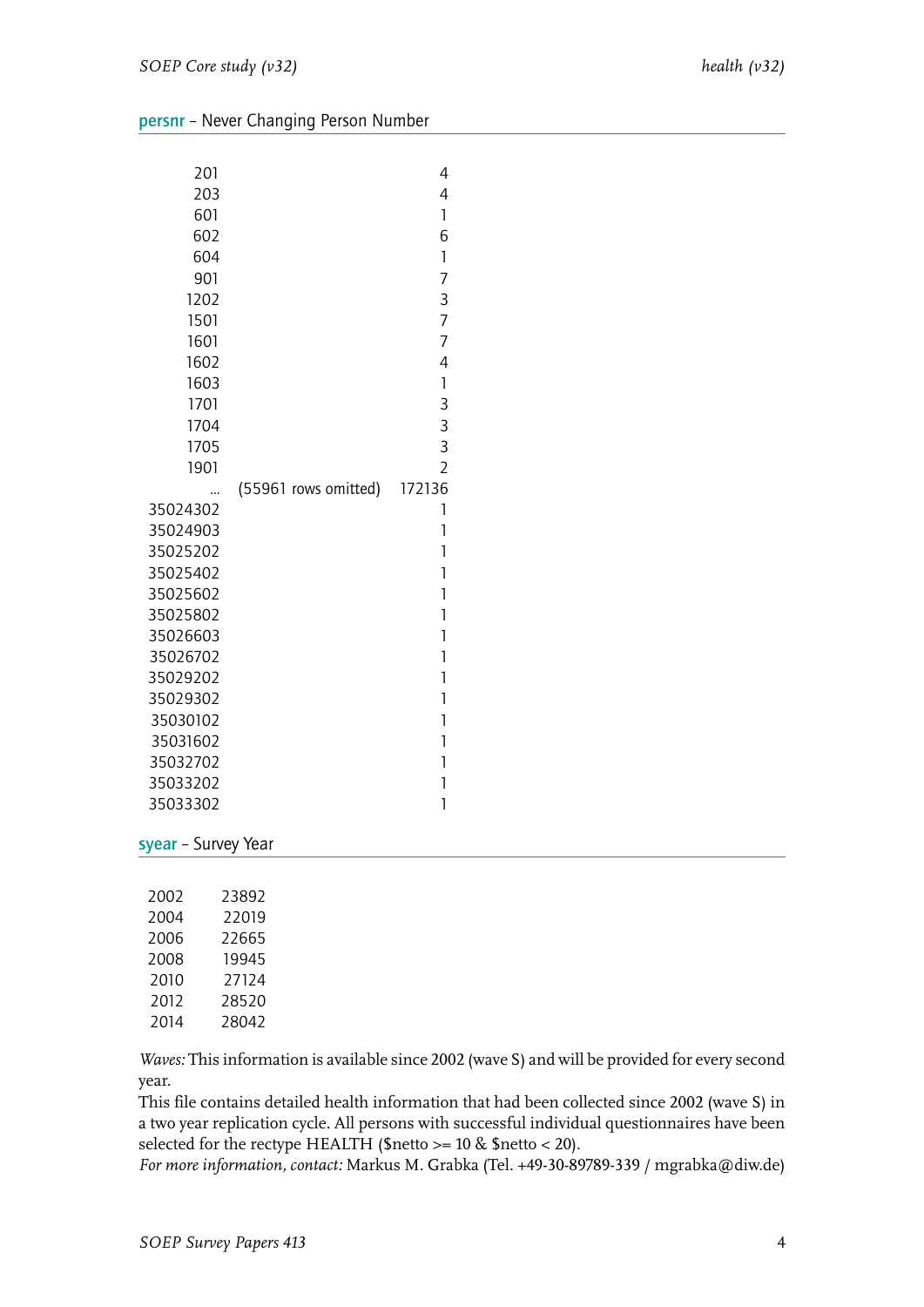#### <span id="page-6-0"></span>valid – Completeness Of Generation Of SOEPvSF12

|      | 1 [1] Yes 1                                            | 150926        |
|------|--------------------------------------------------------|---------------|
|      | 2 $[2]$ No 2                                           | 3839          |
|      | -1 [-1] No Answer                                      |               |
|      | -2 [-2] Does not apply                                 | $\Omega$      |
|      | -3 [-3] Answer improbable                              | $\Omega$      |
|      | -4 [-4] Inadmissible multiple response                 | $\mathcal{O}$ |
| $-5$ | [-5] Not included in this version of the questionnaire | 17442         |
| $-6$ | [-6] Version of questionnaire with modified filtering  |               |

*Waves:* This information is available since 2002 (wave S) and will be provided for every second year.

The variable VALID indicates the completeness status of all twelve variables necessary to calculate the SOEPvSF12 scale.

<span id="page-6-1"></span>

| mcs - MCS: Summary Scale Mental (NBS) |  |  |
|---------------------------------------|--|--|
|---------------------------------------|--|--|

| 0.557106  |                      | 1              |
|-----------|----------------------|----------------|
| 1.269028  |                      | 1              |
| 1.917989  |                      | 1              |
| 3.107175  |                      | 1              |
| 3.533295  |                      | 1              |
| 3.894608  |                      | 1              |
| 4.161987  |                      | 1              |
| 4.192227  |                      | 1              |
| 4.834514  |                      | 1              |
| 4.910154  |                      | 1              |
| 5.324458  |                      | 1              |
| 5.64925   |                      | 1              |
| 6.093252  |                      | 1              |
| 6.780776  |                      | 1              |
| 6.904592  |                      | 1              |
| 76.737877 | (43379 rows omitted) | 150892<br>1    |
| 76.800629 |                      | $\overline{2}$ |
| 76.806847 |                      | 1              |
| 77.095306 |                      | 1              |
| 77.197456 |                      | $\overline{2}$ |
| 77.21199  |                      | 1              |
| 77.293724 |                      | 1              |
| 77.575638 |                      | 1              |
| 77.67485  |                      | $\overline{2}$ |
| 77.774055 |                      | $\mathbf{1}$   |
| 78.26387  |                      | 1              |
| 79.330284 |                      | 1              |
| 79.432426 |                      | $\overline{2}$ |
| 79.630836 |                      | 1              |
| -1        |                      | 21282          |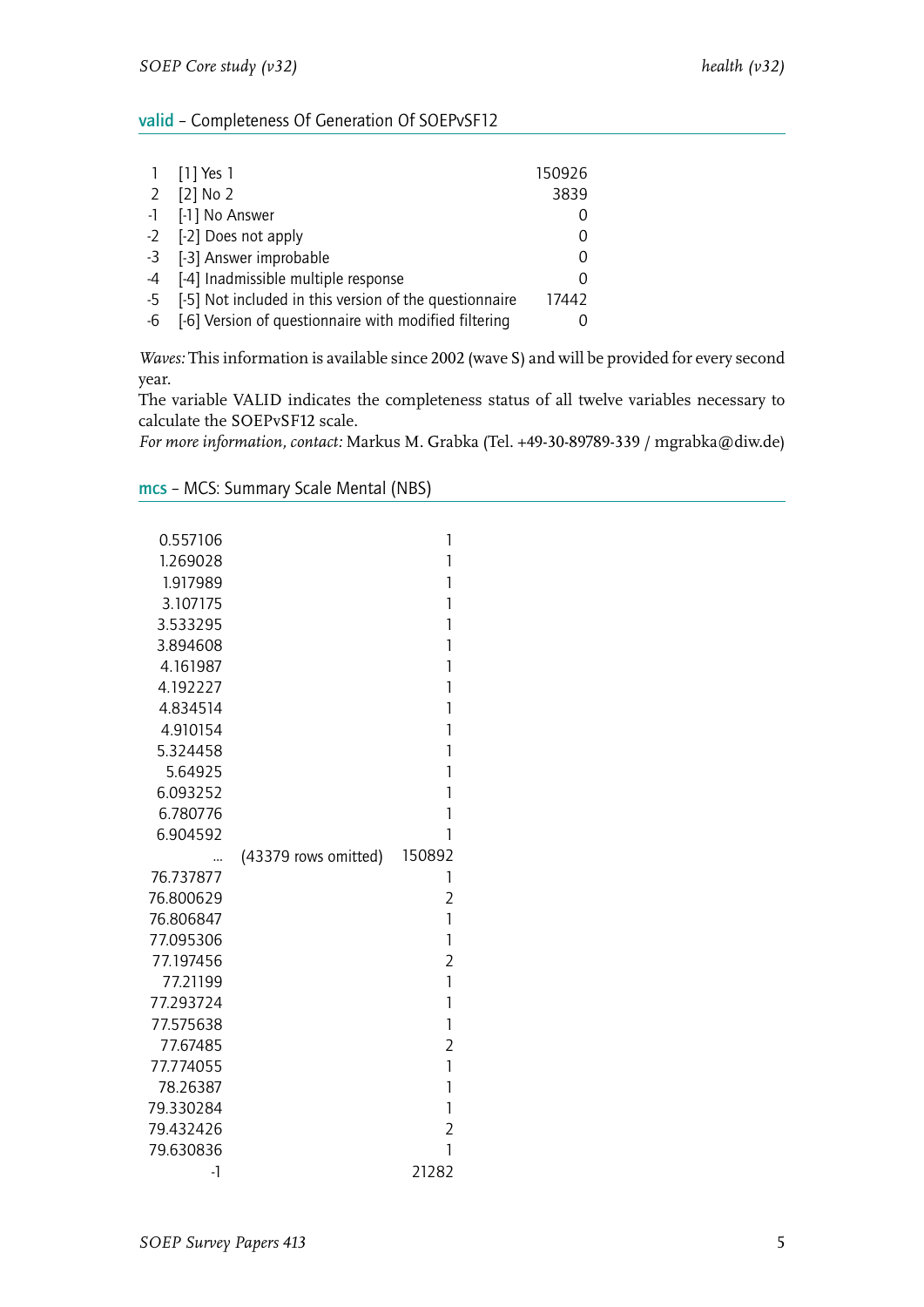The variable mcs is calculated using explorative factor analysis (PCA, varimax rotation). The mean value of the SOEP 2004 population 50 points and SD of 10 points.

*For more information, contact:* Markus M. Grabka (Tel. +49-30-89789-339 / mgrabka@diw.de)

| 9.208344<br>9.9296     |                      | 1<br>1         |
|------------------------|----------------------|----------------|
| 10.105892              |                      | 1              |
| 10.378374              |                      | 1              |
| 10.526371              |                      | $\overline{2}$ |
| 10.554667              |                      | 1              |
| 10.69833               |                      | $\overline{2}$ |
| 11.147103              |                      | $\mathbf{1}$   |
| 11.336317              |                      | $\overline{2}$ |
| 11.595878              |                      | $\overline{2}$ |
| 11.808575              |                      | $\mathbf{1}$   |
| 11.820886              |                      | 1              |
| 11.844398              |                      | $\mathbf{1}$   |
| 12.044652              |                      | $\overline{2}$ |
| 12.188314              |                      | 1              |
|                        | (43430 rows omitted) | 150891         |
| 73.776436              |                      | 2              |
| 73.783722              |                      | 1              |
| 74.117683              |                      | 1              |
| 74.222542              |                      | 1              |
| 74.459229              |                      | 1<br>1         |
| 74.671318<br>74.872307 |                      | 1              |
| 74.943802              |                      | 1              |
| 75.279343              |                      | 1              |
| 75.455635              |                      | 1              |
| 76.383682              |                      | 1              |
| 76.42086               |                      | 1              |
| 78.112984              |                      | 1              |
| 79.602966              |                      | 1              |
| $-1$                   |                      | 21281          |

<span id="page-7-0"></span>pcs – PCS: Summary Scale Physical (NBS)

*Waves:* This information is available since 2002 (wave S) and will be provided for every second year.

The variable pcs is calculated using explorative factor analysis (PCA, varimax rotation). The mean value of the SOEP 2004 population 50 points and SD of 10 points.

*Matthias Nübling, Hanfried H. Andersen, Axel Mühlbacher, Jürgen Schupp, and Gert G. Wagner (2007): Computation of Standard Values for Physical and Mental Health Scale Scores Using the SOEP Version of SF12v2. Schmollers Jahrbuch, Vol. 1278(1), (in print)*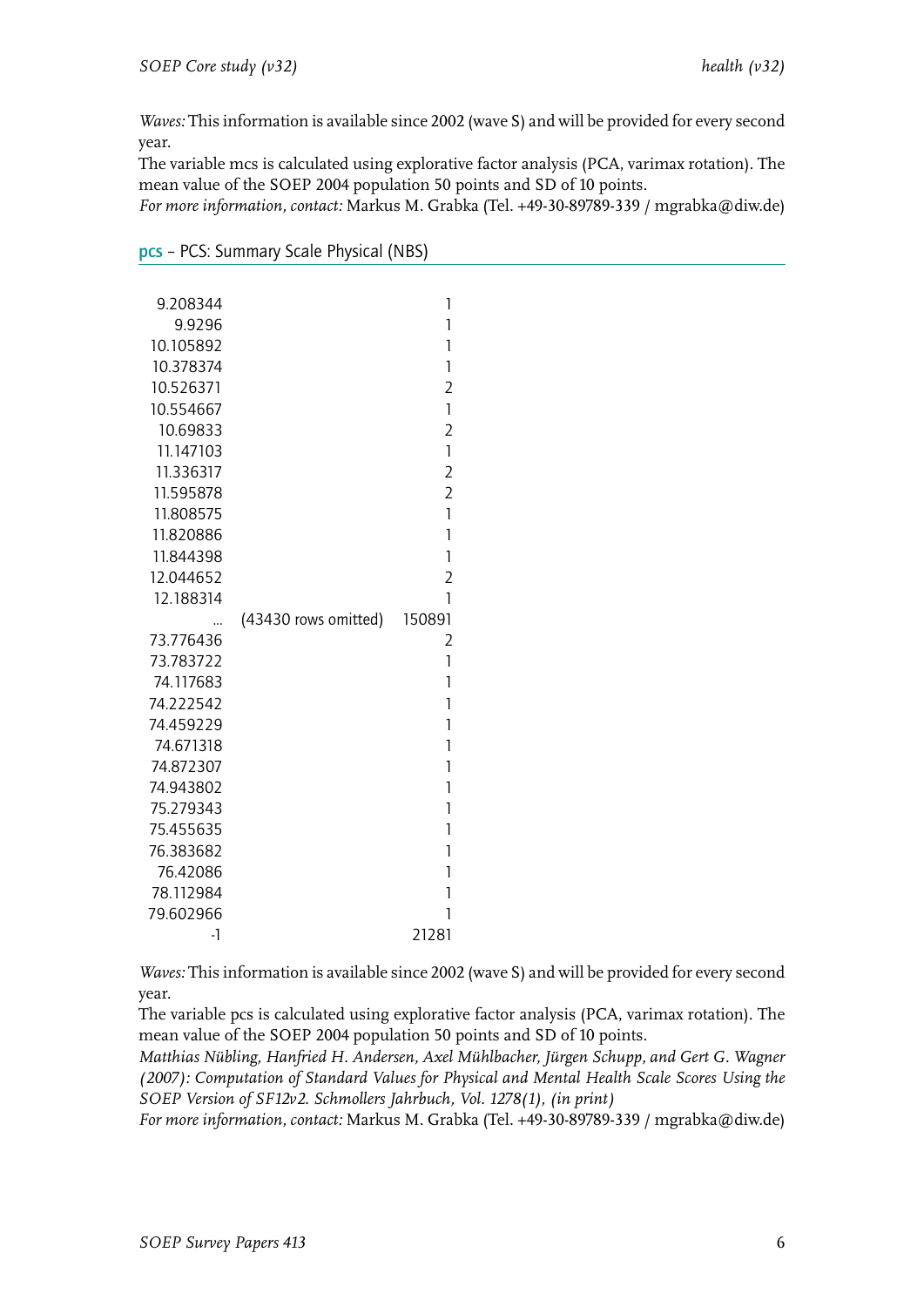#### <span id="page-8-0"></span>pf\_nbs – Physical Functioning (NBS)

| 27.250387 | 13079 |
|-----------|-------|
| 35.02644  | 7919  |
| 42.802486 | 35144 |
| 50.578537 | 22872 |
| 58.354588 | 71912 |
| -1        | 21281 |

*Waves:* This information is available since 2002 (wave S) and will be provided for every second year.

The variable pf\_nbs is calculated as a z-transformed scale.

*Matthias Nübling, Hanfried H. Andersen, Axel Mühlbacher, Jürgen Schupp, and Gert G. Wagner (2007): Computation of Standard Values for Physical and Mental Health Scale Scores Using the SOEP Version of SF12v2. Schmollers Jahrbuch, Vol. 1278(1), (in print)*

*For more information, contact:* Markus M. Grabka (Tel. +49-30-89789-339 / mgrabka@diw.de)

#### <span id="page-8-1"></span>rp\_nbs – Role Physical (NBS)

| 21.923658 | 3242  |
|-----------|-------|
| 26.64777  | 1411  |
| 31,371881 | 10451 |
| 36.095993 | 5351  |
| 40.820107 | 23792 |
| 45.544216 | 10241 |
| 50.26833  | 29144 |
| 54.992443 | 10462 |
| 59.716553 | 56832 |
| -1        | 21281 |
|           |       |

*Waves:* This information is available since 2002 (wave S) and will be provided for every second year.

The variable rp\_nbs is calculated as a z-transformed scale.

*Matthias Nübling, Hanfried H. Andersen, Axel Mühlbacher, Jürgen Schupp, and Gert G. Wagner (2007): Computation of Standard Values for Physical and Mental Health Scale Scores Using the SOEP Version of SF12v2. Schmollers Jahrbuch, Vol. 1278(1), (in print)*

*For more information, contact:* Markus M. Grabka (Tel. +49-30-89789-339 / mgrabka@diw.de)

<span id="page-8-2"></span>bp\_nbs – Bodily Pain (NBS)

| 3697  |
|-------|
| 15955 |
| 31080 |
| 41916 |
| 58278 |
| 21281 |
|       |

*Waves:* This information is available since 2002 (wave S) and will be provided for every second year.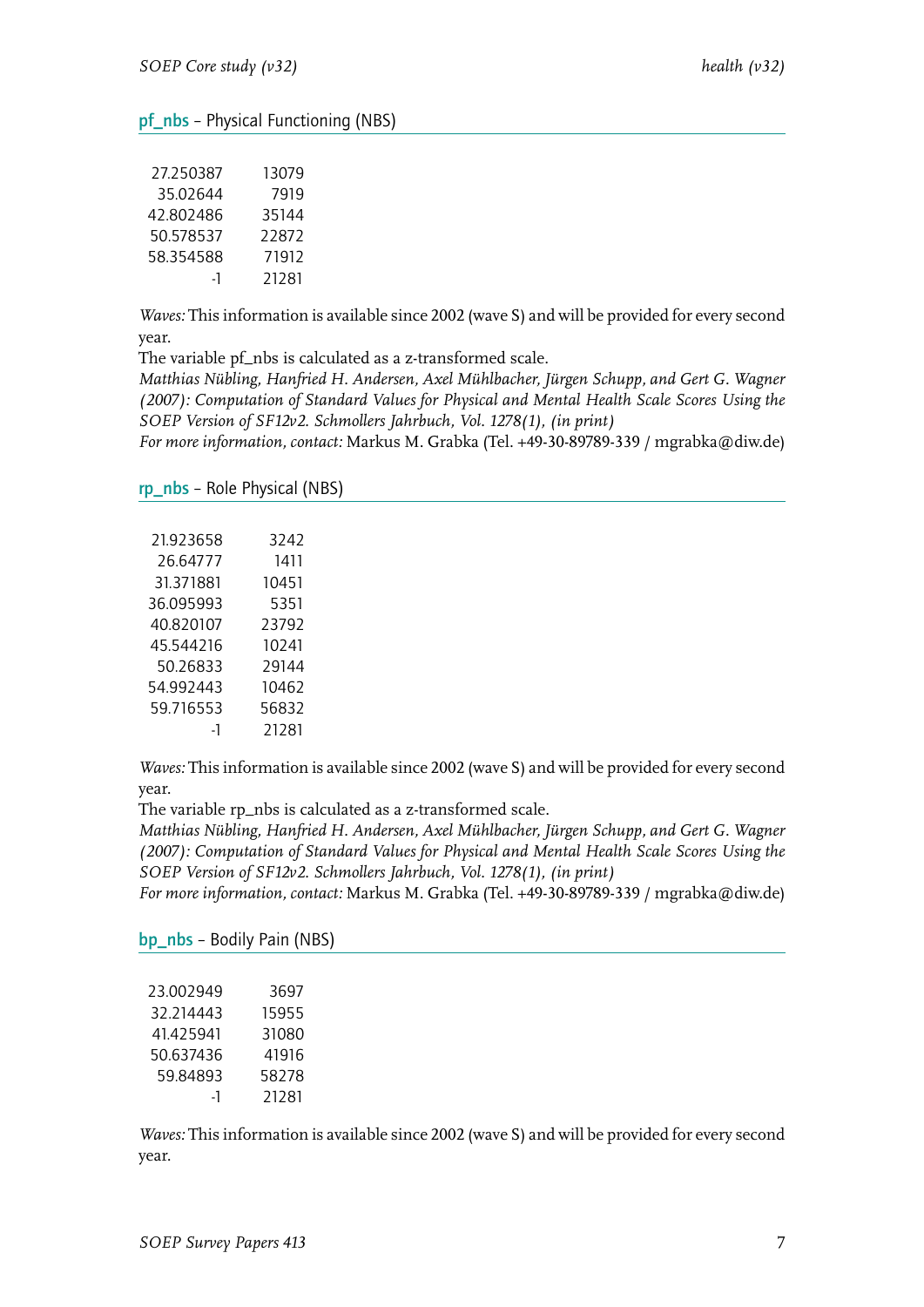The variable bp\_nbs is calculated as a z-transformed scale.

*Matthias Nübling, Hanfried H. Andersen, Axel Mühlbacher, Jürgen Schupp, and Gert G. Wagner (2007): Computation of Standard Values for Physical and Mental Health Scale Scores Using the SOEP Version of SF12v2. Schmollers Jahrbuch, Vol. 127(1), 171-182.*

*For more information, contact:* Markus M. Grabka (Tel. +49-30-89789-339 / mgrabka@diw.de)

#### <span id="page-9-0"></span>gh\_nbs – General Health (NBS)

| 24.846346 | 5452  |
|-----------|-------|
| 35.228405 | 20506 |
| 45.610466 | 49306 |
| 55.992523 | 61220 |
| 66.374588 | 14442 |
| -1        | 21281 |

*Waves:* This information is available since 2002 (wave S) and will be provided for every second year.

The variable gh\_nbs is calculated as a z-transformed scale.

*Matthias Nübling, Hanfried H. Andersen, Axel Mühlbacher, Jürgen Schupp, and Gert G. Wagner (2007): Computation of Standard Values for Physical and Mental Health Scale Scores Using the SOEP Version of SF12v2. Schmollers Jahrbuch, Vol. 127(1), 171-182.*

*For more information, contact:* Markus M. Grabka (Tel. +49-30-89789-339 / mgrabka@diw.de)

#### <span id="page-9-1"></span>vt\_nbs – Vitality (NBS)

| 26.821365 | 7323  |
|-----------|-------|
| 37.767075 | 27689 |
| 48.712784 | 65925 |
| 59.658493 | 44112 |
| 70.604202 | 5877  |
| -1        | 21281 |
|           |       |

*Waves:* This information is available since 2002 (wave S) and will be provided for every second year.

The variable vt\_nbs is calculated as a z-transformed scale.

*Matthias Nübling, Hanfried H. Andersen, Axel Mühlbacher, Jürgen Schupp, and Gert G. Wagner (2007): Computation of Standard Values for Physical and Mental Health Scale Scores Using the SOEP Version of SF12v2. Schmollers Jahrbuch, Vol. 127(1), 171-182.*

<span id="page-9-2"></span>

|  |  |  | <b>sf_nbs</b> – Social Functioning (NBS) |  |
|--|--|--|------------------------------------------|--|
|--|--|--|------------------------------------------|--|

| 14.692407 | 1647  |
|-----------|-------|
| 25.299109 | 7431  |
| 35.905811 | 20340 |
| 46.512516 | 32237 |
| 57.119221 | 89271 |
| -1        | 21281 |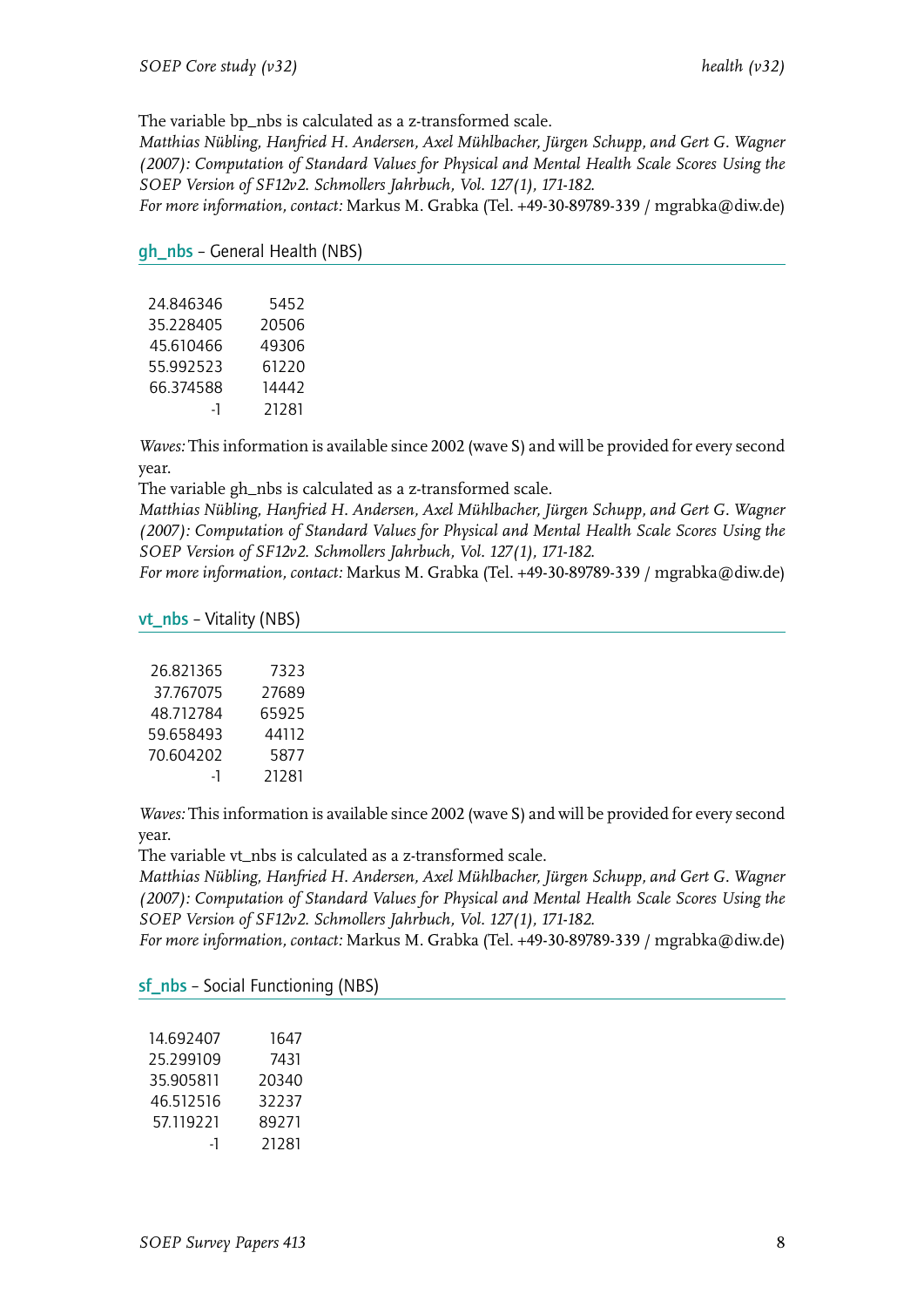The variable sf\_nbs is calculated as a z-transformed scale.

*Matthias Nübling, Hanfried H. Andersen, Axel Mühlbacher, Jürgen Schupp, and Gert G. Wagner (2007): Computation of Standard Values for Physical and Mental Health Scale Scores Using the SOEP Version of SF12v2. Schmollers Jahrbuch, Vol. 127(1), 171-182.*

*For more information, contact:* Markus M. Grabka (Tel. +49-30-89789-339 / mgrabka@diw.de)

#### <span id="page-10-0"></span>re\_nbs – Role Emotional (NBS)

| 1075  |
|-------|
| 356   |
| 4507  |
| 3429  |
| 15721 |
| 9465  |
| 29605 |
| 9236  |
| 77532 |
| 21281 |
|       |

*Waves:* This information is available since 2002 (wave S) and will be provided for every second year.

The variable re\_nbs is calculated as a z-transformed scale.

*Matthias Nübling, Hanfried H. Andersen, Axel Mühlbacher, Jürgen Schupp, and Gert G. Wagner (2007): Computation of Standard Values for Physical and Mental Health Scale Scores Using the SOEP Version of SF12v2. Schmollers Jahrbuch, Vol. 127(1), 171-182.*

*For more information, contact:* Markus M. Grabka (Tel. +49-30-89789-339 / mgrabka@diw.de)

<span id="page-10-1"></span>mh\_nbs – Mental Health (NBS)

| 19,731314 | 580   |
|-----------|-------|
| 25.837812 | 1760  |
| 31.944309 | 8566  |
| 38.050808 | 16971 |
| 44.157303 | 29227 |
| 50.263802 | 31152 |
| 56.370296 | 36548 |
| 62.476795 | 18549 |
| 68.58329  | 7573  |
| -1        | 21281 |
|           |       |

*Waves:* This information is available since 2002 (wave S) and will be provided for every second year.

The variable mh\_nbs is calculated as a z-transformed scale.

*Matthias Nübling, Hanfried H. Andersen, Axel Mühlbacher, Jürgen Schupp, and Gert G. Wagner (2007): Computation of Standard Values for Physical and Mental Health Scale Scores Using the SOEP Version of SF12v2. Schmollers Jahrbuch, Vol. 127(1), 171-182.*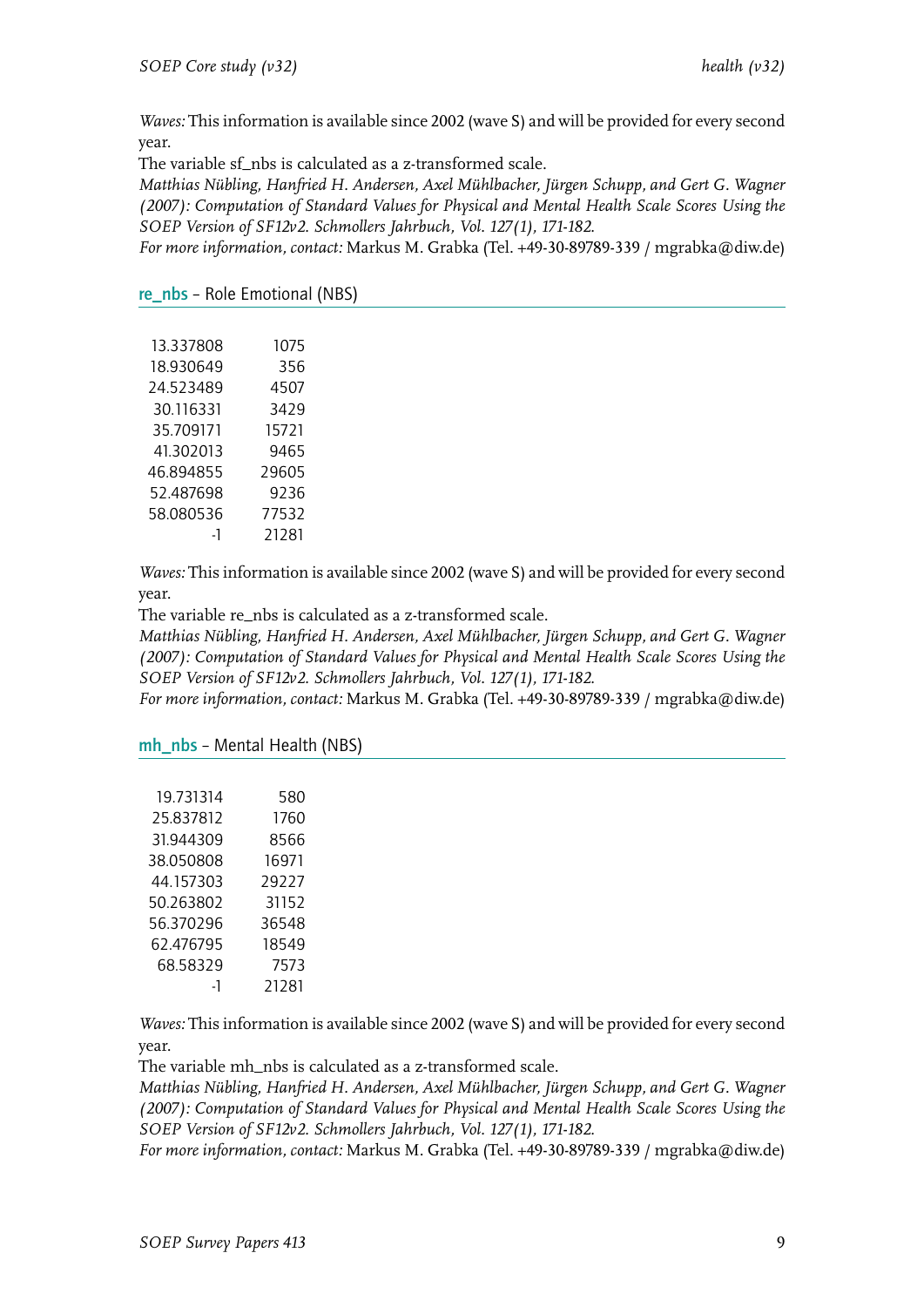#### <span id="page-11-0"></span>bmi – Body-Mass-Index

| 11.0729999542236 |                     | 2              |
|------------------|---------------------|----------------|
| 11.6280002593994 |                     | $\mathbf{1}$   |
| 12.1929998397827 |                     | $\overline{2}$ |
| 12.4890003204346 |                     | 1              |
| 12.5509996414185 |                     | 1              |
| 12.5900001525879 |                     | $\overline{2}$ |
| 12.701000213623  |                     | 1              |
| 12.8559999465942 |                     | 1              |
| 12.9130001068115 |                     | 1              |
| 12.9549999237061 |                     | 1              |
| 13.0310001373291 |                     | 1              |
| 13.2810001373291 |                     | 1              |
| 13.2849998474121 |                     | 1              |
| 13.3649997711182 |                     | 5              |
| 13.3850002288818 |                     | 1              |
|                  | (3870 rows omitted) | 155675         |
| 62.5             |                     | 2              |
| 63.1230010986328 |                     | $\mathbf{1}$   |
| 63.2910003662109 |                     | 1              |
| 63.625           |                     | 1              |
| 63.984001159668  |                     | 1              |
| 64.5660018920898 |                     | 1              |
| 64.6549987792969 |                     | 1              |
| 64.7969970703125 |                     | 1              |
| 65.7409973144531 |                     | 1              |
| 67.2020034790039 |                     | 1              |
| 73.0459976196289 |                     | 1              |
| 73.4619979858398 |                     | 1              |
| 76.2080001831055 |                     | 1              |
| -1               |                     | 1535           |
| $-5$             |                     | 14961          |

*Waves:* This information is available since 2002 (wave S) and will be provided for every second year.

The variable BMI represents the Body-Mass-Index of the respondents. It is calculated from the variables BWEIGHT and HEIGHT by the formula BMI=BWEIGHT/(HEIGHT)\*\*2. *For more information, contact:* Markus M. Grabka (Tel. +49-30-89789-339 / mgrabka@diw.de)

<span id="page-11-1"></span>height – Body Height In cm

| 107 | 1              |
|-----|----------------|
| 112 | 1              |
| 116 | $\overline{2}$ |
| 117 | $\overline{3}$ |
| 118 | 1              |
| 120 | 4              |
| 125 | $\overline{2}$ |
| 126 |                |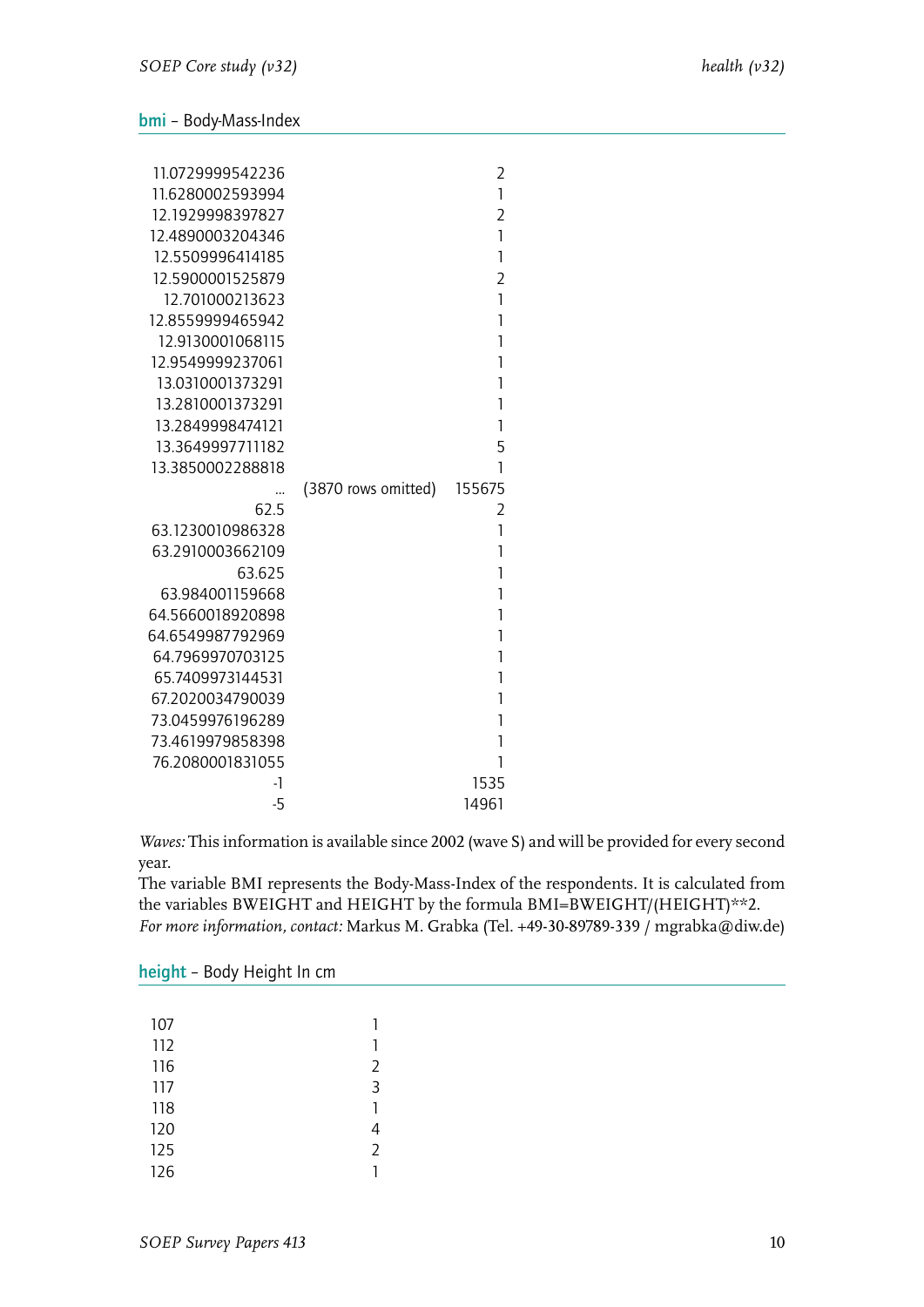| 127  |                   | 1              |
|------|-------------------|----------------|
| 130  |                   | 3              |
| 131  |                   | 5              |
| 132  |                   | $\overline{2}$ |
| 135  |                   | $\overline{2}$ |
| 137  |                   | $\overline{2}$ |
| 138  |                   | 5              |
|      | (60 rows omitted) | 156848         |
| 199  |                   | 31             |
| 200  |                   | 112            |
| 201  |                   | 22             |
| 202  |                   | 22             |
| 203  |                   | 33             |
| 204  |                   | 20             |
| 205  |                   | 24             |
| 206  |                   | 1              |
| 207  |                   | 5              |
| 208  |                   | 6              |
| 209  |                   | 1              |
| 210  |                   | 3              |
| 217  |                   | $\overline{2}$ |
| $-1$ |                   | 99             |
| $-5$ |                   | 14943          |

The variable HEIGHT represents the body Height of the respondents in cm which is directly asked in every second year since 2002 (Wave S). The corresponding variable can be found in the \$P-file (for teenagers who has responded to the Youth-questionnaire the respective information was surveyed the first time in 2006 wave W and can be found in the \$PAGE17 files).

In contrast to the \$P/\$PAGE17-variable the variable HEIGHT is edited with respect to itemnonresponse and outliers.

In case of item-nonresponse missing values are imputed by the most recent existing value. It is assumed that for a two-year-period a change of body height of more than 10 cm is implausible if the values of the other observation years differ only in a range of at most 2 cm. Thus the respective information is imputed by the average of the other values of the respondent. *For more information, contact:* Markus M. Grabka (Tel. +49-30-89789-339 / mgrabka@diw.de)

| 0              | [0] No Imputation 0                                    | 169112 |
|----------------|--------------------------------------------------------|--------|
| $\overline{1}$ | [1] Imputed Or Edited 1                                | 3095   |
|                | -1 [-1] No Answer                                      |        |
|                | -2 [-2] Does not apply                                 |        |
|                | -3 [-3] Answer improbable                              |        |
|                | -4 [-4] Inadmissible multiple response                 |        |
| $-5$           | [-5] Not included in this version of the questionnaire |        |
| $-6$           | [-6] Version of questionnaire with modified filtering  |        |
|                |                                                        |        |

#### fheight – Imputation Flag For Height\$\$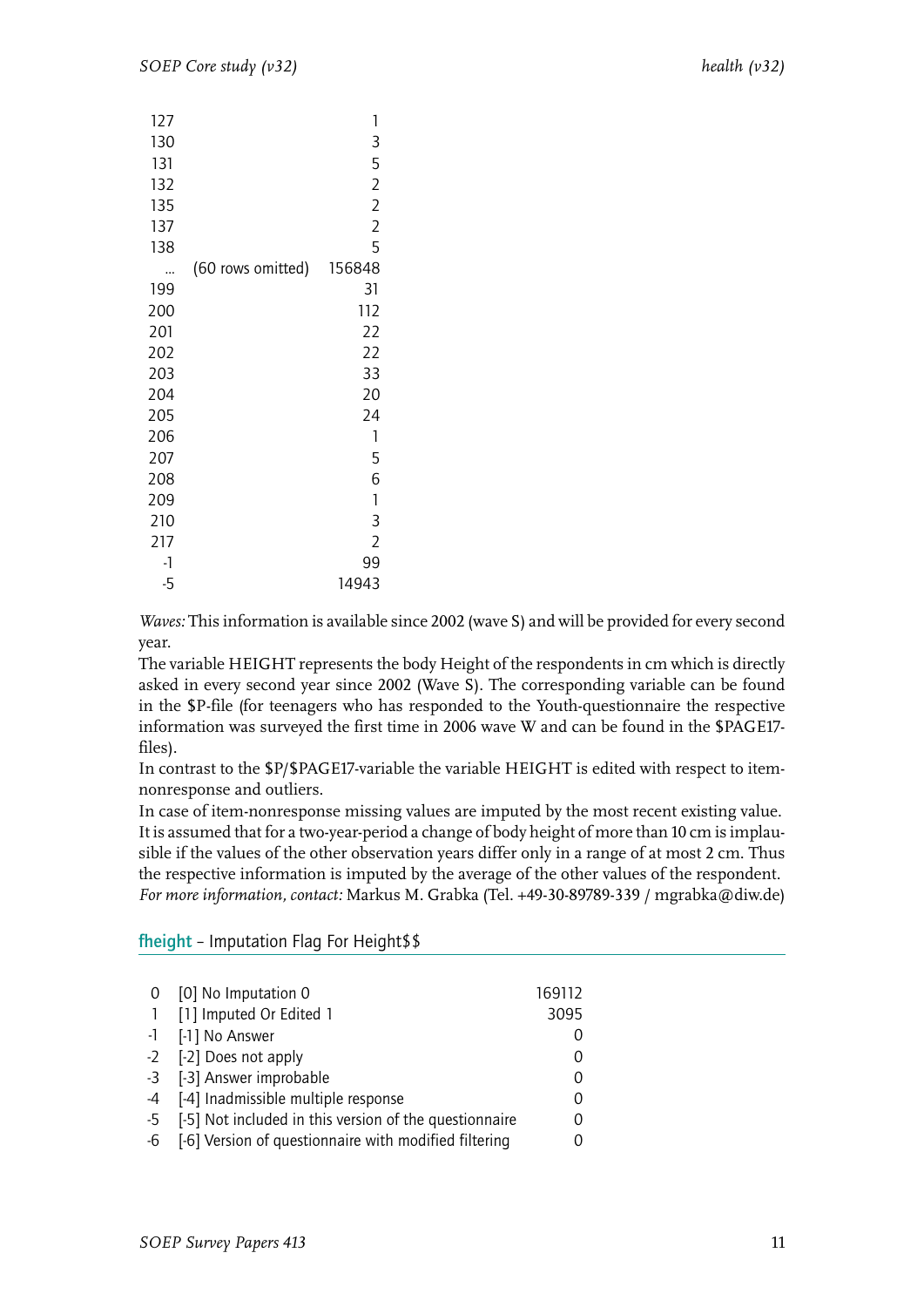The variable FHEIGHT\$\$ designates imputations of item-nonresponse respectively edited values in the variable HEIGHT.

*For more information, contact:* Markus M. Grabka (Tel. +49-30-89789-339 / mgrabka@diw.de)

|  |  | weight – Weight in kg |  |
|--|--|-----------------------|--|
|--|--|-----------------------|--|

| 22       |                    | 1              |
|----------|--------------------|----------------|
| 30       |                    | 4              |
| 32       |                    | 5              |
| 33       |                    | 1              |
| 34       |                    | 5              |
| 35       |                    | 13             |
| 36       |                    | 8              |
| 37       |                    | 9              |
| 38       |                    | 18             |
| 39       |                    | 16             |
| 40       |                    | 83             |
| 41       |                    | 25             |
| 42       |                    | 75             |
| 43       |                    | 85             |
| 44       |                    | 91             |
|          | (124 rows omitted) | 155251         |
| 173      |                    | 1              |
| 175      |                    | 4              |
| 180      |                    | 12             |
| 185      |                    | $\overline{c}$ |
| 190      |                    | 4              |
| 195      |                    | $\overline{c}$ |
| 200      |                    | 7              |
| 210      |                    | 1              |
| 217      |                    | $\mathbf{1}$   |
| 225      |                    | $\overline{2}$ |
| 230      |                    | 1              |
| 250      |                    | 1              |
| $\lceil$ |                    | 1512           |
| $-3$     |                    | 11             |
| $-5$     |                    | 14956          |

*Waves:* This information is available since 2002 (wave S) and will be provided for every second year.

The variable BWEIGHT represents the body weight of the respondents in kg which is directly asked in every second year since 2002 (Wave S). The corresponding variable can be found in the \$P-file (for teenagers who has responded to the Youth-questionnaire the respective information was surveyed the first time in 2006 wave W and can be found in the \$PAGE17 files).

In contrast to the \$P/\$PAGE17-variable the variable BWEIGHT is edited with respect outliers but not imputed for item-nonresponse.

It is assumed that for a two-year-period a change of body weight of more than 35 kg is implau-